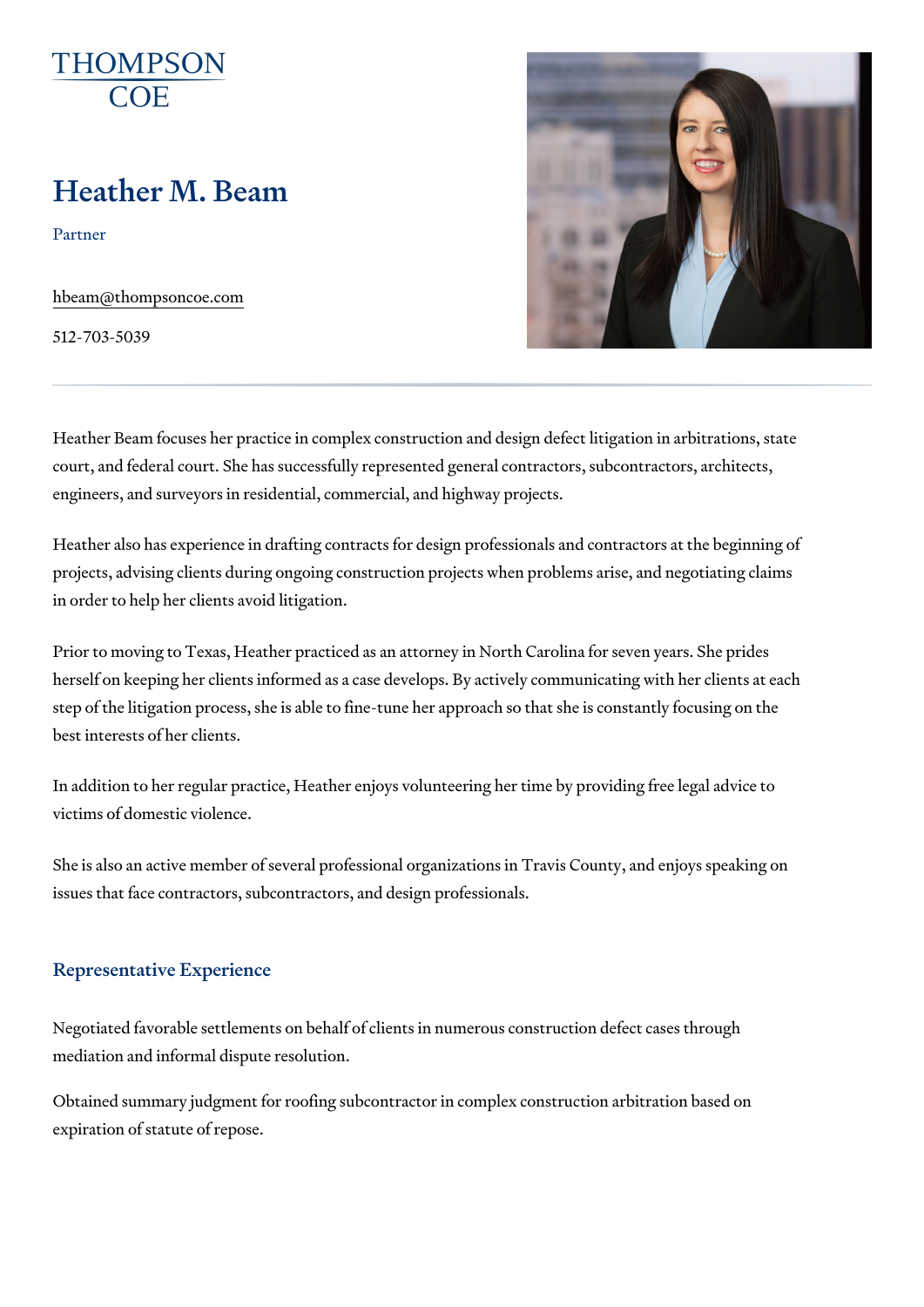Obtained partial judgment on the pleadings for subcontractor in construction

Obtained summary judgment for a hospital in a medical malpractice action, by the North Carolina Court of Appeals Gause v. New Hanover Reg l Med. Ctr., 795 S.E.2d 411 (2016)

Obtained summary judgment for defendant-parent in a personal injury action injuring the plaintiff with a BB gun.

Obtained summary judgment for defendant arising out of a bicycle-vehicle

Successful in appeal holding that trial court abused its discretion in denyi compel arbitration.

Anderson-Jenkins Signature Homes, Ltd. v. Allen, 2018 WL 6331135 (Tex.App. S

Successful in appeal vacating summary judgment in breach of contract clai Bruns v. North Carolina Farm Bureau Mut. Ins. Co., Inc., 2014 WL 2993995 (N.C.

Successful in appeal affirming dismissal of hospital in lawsuit involving cl treatment. Metts v. New Hanover Reg l Med. Ctr., 2012 WL 2896158 (N.C. Ct. App. 2012)

#### Awards & Recognition

BEST LAWYERS: ONES TO WATCH Listed for Construction Law 2022

TEXAS SUPER LAWYERS - RISING STAR Listed for Construction Litigation: Business 2021-2022

#### AUSTIN MONTHLY

Listed as Austin Top Attorney - Construction 2020

#### Related Services

[Constru](https://www.thompsoncoe.com/people/heather-m-beam/)ction

[Products Liability &](https://www.thompsoncoe.com/people/heather-m-beam/) Mass Torts

[Professional](https://www.thompsoncoe.com/people/heather-m-beam/) Liability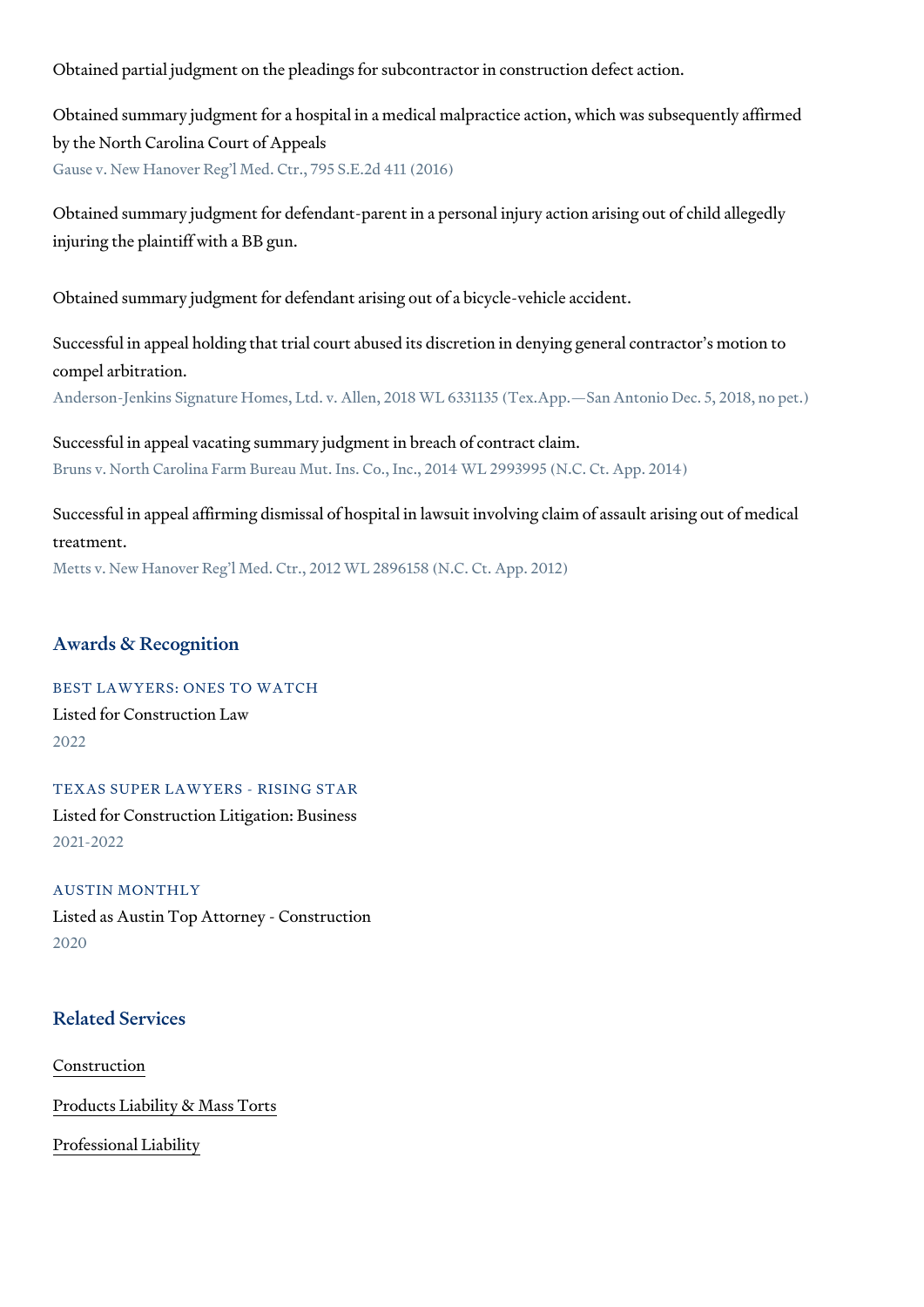## Publications & Speaking Engagements

### Watch Your Spec: Risk Management for Delegated Design

Austin Chapter of the Construction Specifiers Institute May 12, 2021

### Construction Litigation & Minimizing Liability Exposure

Legal Issues for Texas Civil Engineers Seminar December 19, 2018

### Education, Admissions & Activities

#### EDUCATION

#### Campbell University School of Law

J.D., cum laude, 2010 ABA National Moot Court Team Law Review Comments Editor

#### University of North Carolina at Chapel Hill

B.A., Political Science and Psychology, 2006

#### BAR ADMISSIONS

Texas 2017

North Carolina 2010

#### COURT ADMISSIONS

### United States District Court of North Carolina Eastern, Middle, and Western

United States District Court of Texas Eastern District

#### PROFESSIONAL AND COMMUNITY ACTIVITIES

Texas Advocacy Project Volunteer Legal Line Attorney, May 2019

## Austin Bar Association

Construction Law Section Council, 2022